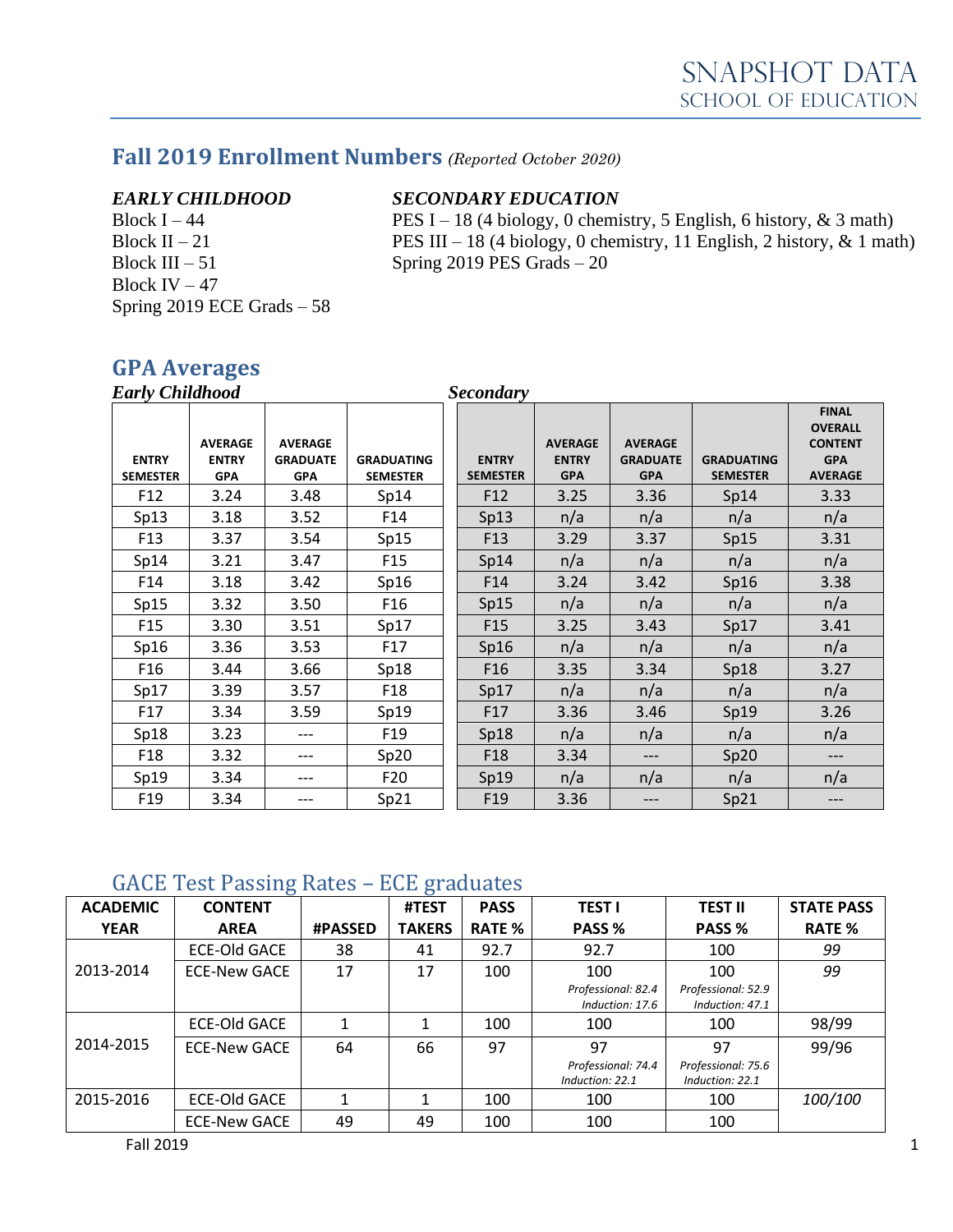|           |                     |    |    |      | Professional: 74<br>Induction: 22.1   | Professional: 69<br>Induction: 22.1   |         |
|-----------|---------------------|----|----|------|---------------------------------------|---------------------------------------|---------|
| 2016-2017 | ECE-New GACE        | 61 | 61 | 100  | 100                                   | 100                                   |         |
|           |                     |    |    |      | Professional: 88.5<br>Induction: 11.5 | Professional: 72.1<br>Induction: 27.9 | 100/100 |
| 2017-2018 | <b>ECE-New GACE</b> | 60 | 60 | 100  | 100                                   | 100                                   |         |
|           |                     |    |    |      | Professional: 86.7                    | Professional: 68.3                    | 100/100 |
|           |                     |    |    |      | Induction: 13.3                       | Induction: 31.3                       |         |
| 2018-2019 | <b>ECE-New GACE</b> | 87 | 88 | 98.9 | 98.9                                  | 98.9                                  |         |
|           |                     |    |    |      | Professional: 75                      | Professional: 69                      | 100/100 |
|           |                     |    |    |      | Induction: 25                         | Induction: 31                         |         |

*Old & new GACE minimum passing score: 220 New GACE only:* ➢*Induction level: Scores of 220-249* ➢*Professional level: Score of 250+*

# **GACE Test Passing Rates - Secondary graduates**

*GACE test passing rates for secondary education students are not disaggregated to protect the anonymity of individual test takers.*

# **GACE – Students Earning Professional Level at Graduation**

*(Passing both Test I & II at professional level)*

| Spring 2019                                |          |  |  |  |  |  |
|--------------------------------------------|----------|--|--|--|--|--|
| ECE                                        | PES*     |  |  |  |  |  |
| 39 of 61                                   | 13 of 23 |  |  |  |  |  |
| 63.9%                                      | 56.5%    |  |  |  |  |  |
| *All content areas combined for anonymity. |          |  |  |  |  |  |

### **Certification** *(Submitted for certification after meeting all requirements.)*

| A/Y 2017-2017           |  | A/Y 2017-2018                                      | A/Y 2018-2019           |      |  |
|-------------------------|--|----------------------------------------------------|-------------------------|------|--|
|                         |  | <b>ECE</b> $n=61$   100%   <b>ECE</b> $n=61$   94% | ECE $n=61$              | -94% |  |
| <b>PES</b> $n=15$   87% |  | PES $n=18$   89%                                   | <b>PES</b> $n=18$   89% |      |  |

## **edTPA**

| A/Y 2016-2017 | A/Y 2017-2018           |     |  |  |
|---------------|-------------------------|-----|--|--|
| ECE $n=61$    | 100%   ECE $n=61$   99% |     |  |  |
| $PES n=15$    | 100%   PES $n=18$       | 89% |  |  |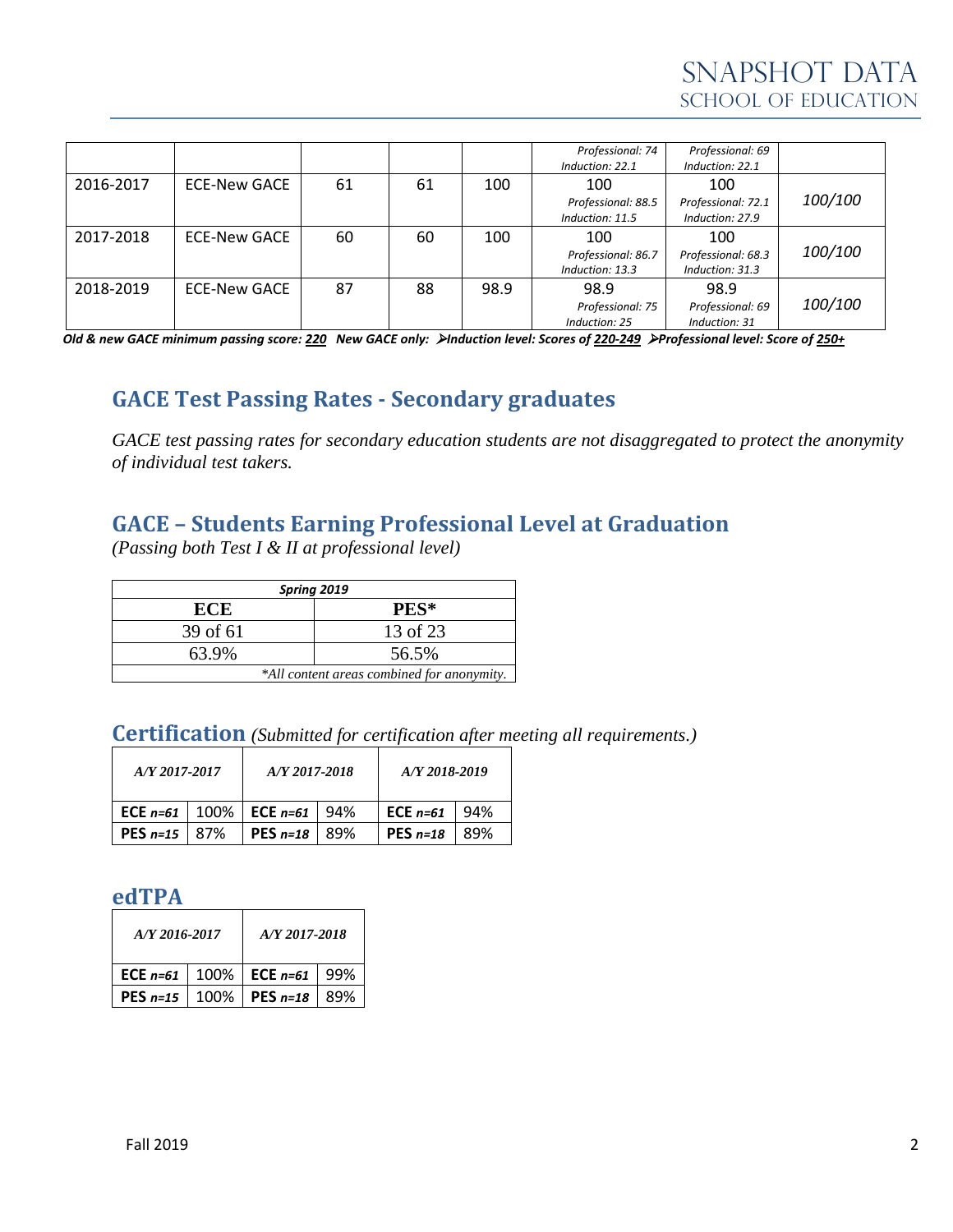| <b>Graduation</b><br><b>Term</b> | <b>Early Childhood</b><br><b>Education Grads</b><br>(ECE) Placement Rate | <b>Secondary Grads</b><br>(PES) Placement<br>Rate | <b>Updated</b><br>(since last report) |
|----------------------------------|--------------------------------------------------------------------------|---------------------------------------------------|---------------------------------------|
| <b>Fall 2014</b>                 | 57%                                                                      | n/a                                               |                                       |
| Spring 2015                      | 51%                                                                      | 56%                                               |                                       |
| Fall 2015                        | 78%                                                                      | n/a                                               |                                       |
| Spring 2016                      | 86%                                                                      | 85%                                               |                                       |
| Fall 2016                        | 96%                                                                      | n/a                                               |                                       |
| Spring 2017                      | 97%                                                                      | 87%                                               |                                       |
| <b>Fall 2017</b>                 | 100%                                                                     | n/a                                               |                                       |
| Spring 2018                      | 94%                                                                      | 78%                                               |                                       |
| <b>Fall 2018</b>                 | 63%                                                                      | n/a                                               |                                       |
| Spring 2019                      | 70%                                                                      | 68%                                               |                                       |

# **Reported Job Placement Rates**

# **Survey of Induction Teachers Results**

**4= Strongly Agree 3= Agree 2= Disagree 1= Strongly Disagree**

- 2019 (2018 Graduates) *n=22*
	- o Inductee overall averages ranged from 0.86 to 4.00
	- o Area where inductee teachers feel **least** confident:
		- Engage learners in monitoring their own progress *(avg. 3.05)*
	- o Area where the inductee teachers feel **most** confident:
		- Understand how individual differences and diverse cultures impact student learning and classroom environments and use that information to design and deliver instruction *(avg. 3.59)*

# **Survey of Employers of Induction Teachers Results**

#### **4= Strongly Agree 3= Agree 2= Disagree 1= Strongly Disagree**

- 2019 (2018 Graduates) *n=37 employers*
	- o Inductee employer overall averages ranged from 1.12 to 4.00
	- o Areas employers feel **least** confident with inductee teachers' abilities include:
		- Plans and delivers differentiated instruction using a wide range of evidence-based instructional strategies, resources, and technological tools to meet the diverse learning needs of: Gifted Students *(avg. 2.27)* as well as Students with Disabilities *(2.62)*
		- Engaging learners in monitoring their own progress *(2.86)*
		- Promoting students' responsible use of interactive technologies *(2.78)*
		- Seeking appropriate ways to integrate technology to support assessment practice and to assess learner needs. *(2.97)*
	- o Areas where the employers feel **most** confident with inductee teachers' abilities include:
		- Works collaboratively with colleagues and other professionals *(avg. 3.43)*
		- Understands, upholds, and follows professional ethics, policies, and legal codes of conduct *avg. 3.51)*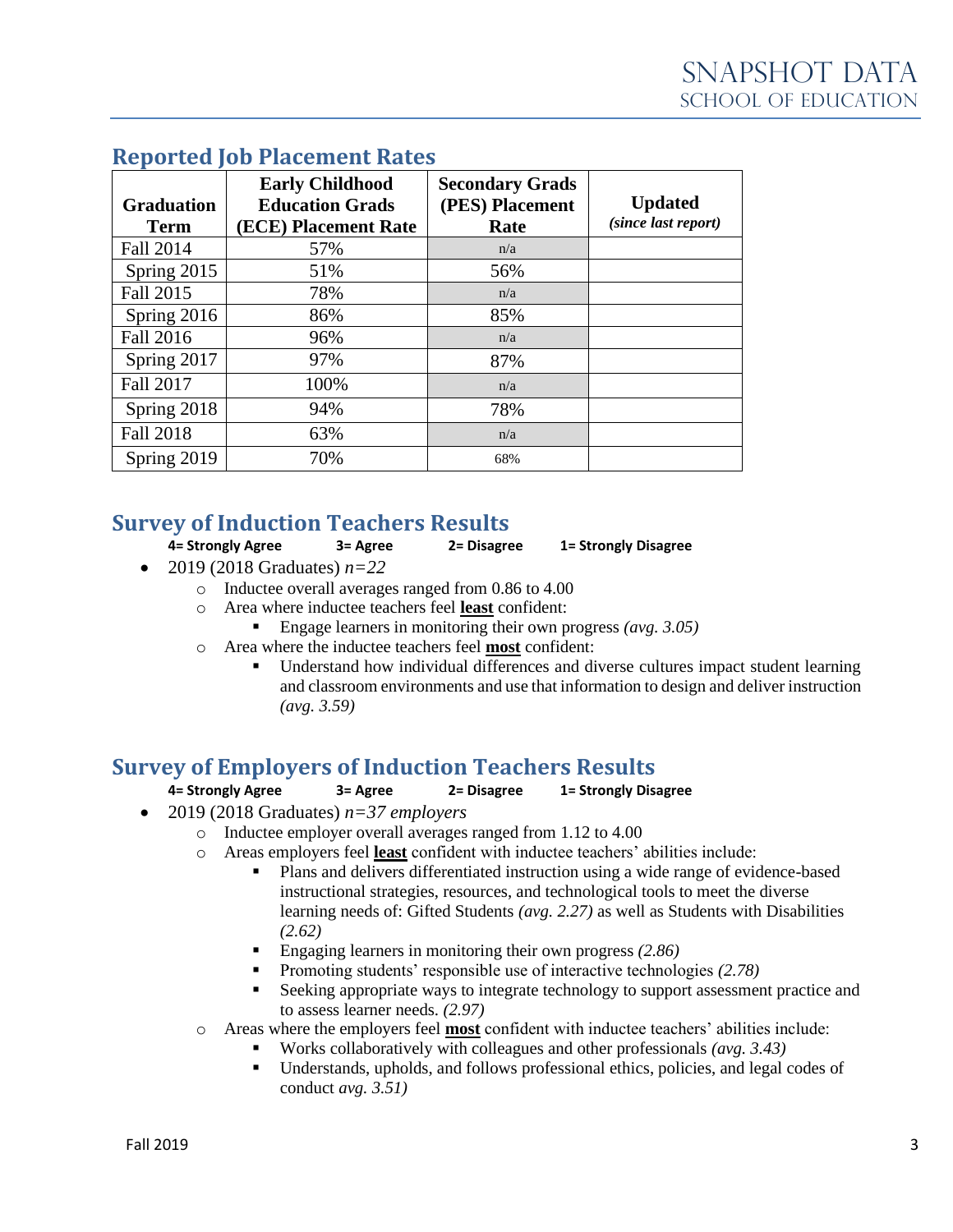# **Early Childhood Education (ECE) Graduate Completers' Survey Results Spring 2019**

**58 respondents**

- **89.3%** responded positively (strongly agree/agree) to the **Content and Curriculum** survey statements.
	- o *Graduates were most confident in*
		- ✓ *their ability to interpret and construct school, district, and programmatic curricula that reflect state and national content area standards (92%)*
		- ✓ *that their field placement helped them gain the expertise in content and curriculum (92%)*
	- o *Graduates were least confident in*
		- ➢ *being prepared to understand and use content and pedagogical knowledge that is appropriate for diverse learners (84%)*
		- ❖ *12.1% increase from Fall 2018 (76.7%)*
		- ❖ *2.6% increase from Spring 2018 (86.7%)*
- **89.7%** responded positively (strongly agree/agree) to the **Knowledge of Students, Teaching and Learning** survey statements.
	- o *Graduates were most confident in*
		- ✓ *their plans to hold high expectations for all believing that everyone can learn at high levels (92%)*
		- ✓ *their understanding of how factors in environment inside and outside of school may influence students' lives and learning (92%)*
	- o *Graduates were least confident in*
		- ➢ *their ability to work with students identified as needing special education services (84%)*
	- ❖ *12.4% increase from Fall 2018 (77.3%)*
	- ❖ *0.7% increase from Spring 2018 (77.3%)*
- **91%** responded positively (strongly agree/agree) to the **Learning Environments** survey statements.
	- o *Graduates were most confident in*
		- ✓ *being able to manage time, space, activities, technology, and other resources to provide active and equitable engagement of diverse students and adults in productive tasks (91%)*
		- ✓ *their ability to implement effective classroom management strategies in all school spaces (91%)*
		- ✓ *their knowledge about human motivation and behavior to develop strategies for organizing and supporting learning (91%)*
	- o *Graduates were least confident in*
		- ➢ *their ability to create learning environments that focus on engaging all students in learning, collaboratively and individually (90%)*
		- ➢ *their ability to use knowledge of students' unique cultures, experiences, and communities to sustain culturally responsive classrooms and schools (90%)*
		- ➢ *that their field placement helped them gain the expertise in learning environments their ability to create learning (90%)*
	- ❖ *14.5% increase from Fall 2018 (76.5%)*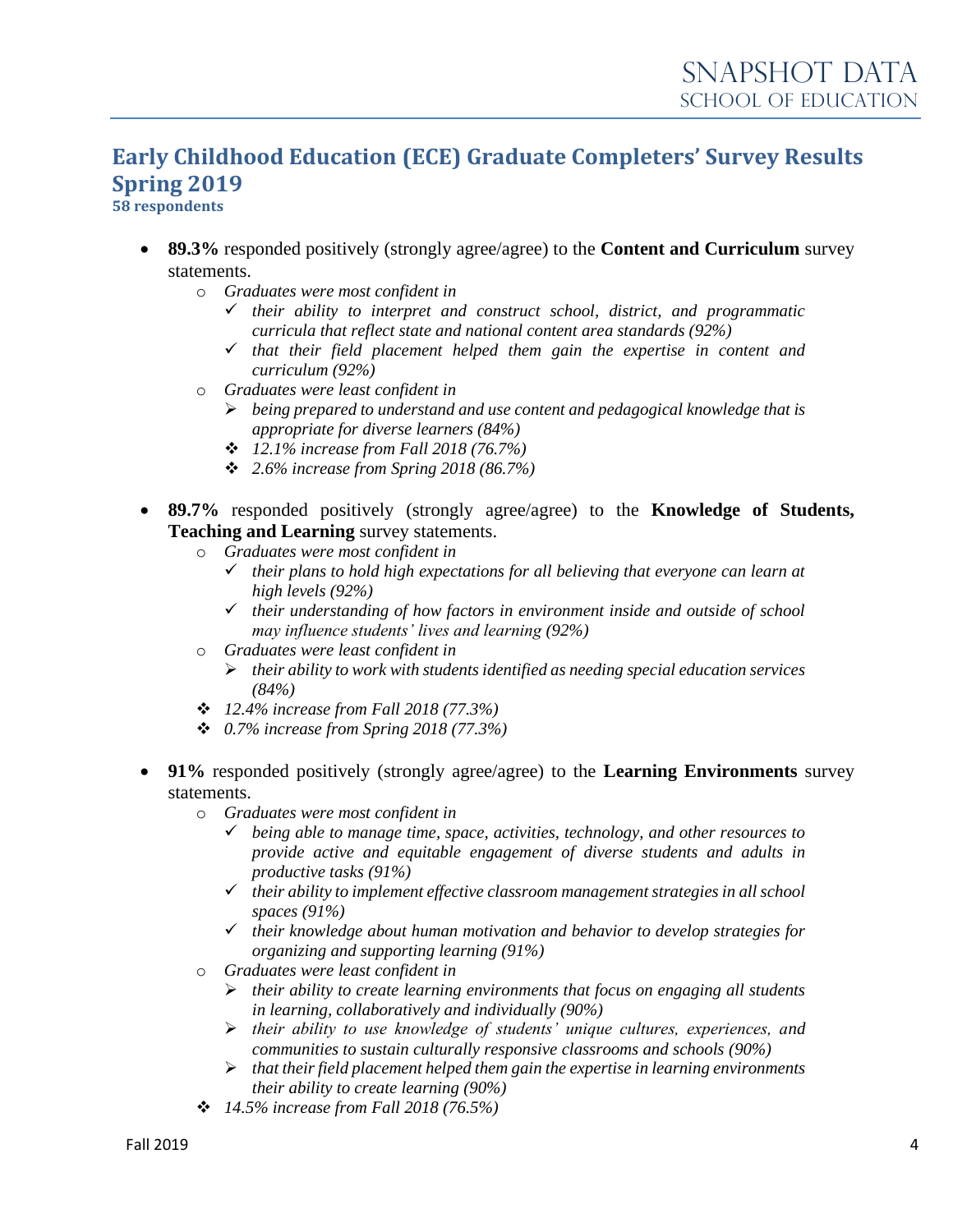- ❖ *4% increase from Spring 2018 (87%)*
- **90%** responded positively (strongly agree/agree) to the **Classroom, Program, and School-wide Assessment** survey statements.
	- o *Graduates were most confident in*
		- ✓ *their plans to use resources including available technology to keep accurate and up-to-date records (92%)*
		- ✓ *their ability to use assessment data to communicate knowledgeably and responsibly to students, parents, community, and school personnel (92%)*
	- o *Graduates were less confident*
		- ➢ *that their field placement experience helped them gain the expertise in classroom, program, and school-wide assessment (88%)*
	- ❖ *14.7% increase from Fall 2018 (75.3%)*
	- ❖ *1.7% increase from Spring 2018 (88.3%)*
- **89%** responded positively (strongly agree/agree) to the **Planning and Instruction** survey statements.
	- o *Graduates were most confident in*
		- ✓ *their ability to plan and carry out instruction and programs based on knowledge of state and district performance standards, curriculum, students, learning environments, and assessment data (91%)*
		- ✓ *their plans to keep up with and use methods consistent with current theory, research, and practice (91%)*
	- o *Graduates were less confident in*
		- ✓ *reflecting on their practice and making necessary adjustments to enhance learning (84%)*
	- ❖ *13% increase from Fall 2018 (76%)*
	- ❖ *0% no change from Spring 2018 (89%)*
- **90.5%** responded positively (strongly agree/agree) to the **Professionalism** survey statements.
	- o *Graduates were most confident in*
		- ✓ *being prepared to follow established codes of conduct, including school and district policies (92%)*
		- ✓ *their plans to seek opportunities to learn based on reflection, input from others, and career goals (92%)*
		- ✓ *being prepared to participate in mentoring of future educators (92%)*
	- o *Graduates were less confident in*
		- ➢ *being able to communicate respect and concern for all students (86%)*
	- ❖ *15.5% increase from Fall 2018 75%)*
	- ❖ *2.1% increase from Spring 2018 (88.4%)*

*It is noted that 58% of ECE graduates for Spring 2019 obtained the ESOL endorsement (down 23% from Fall 2018).*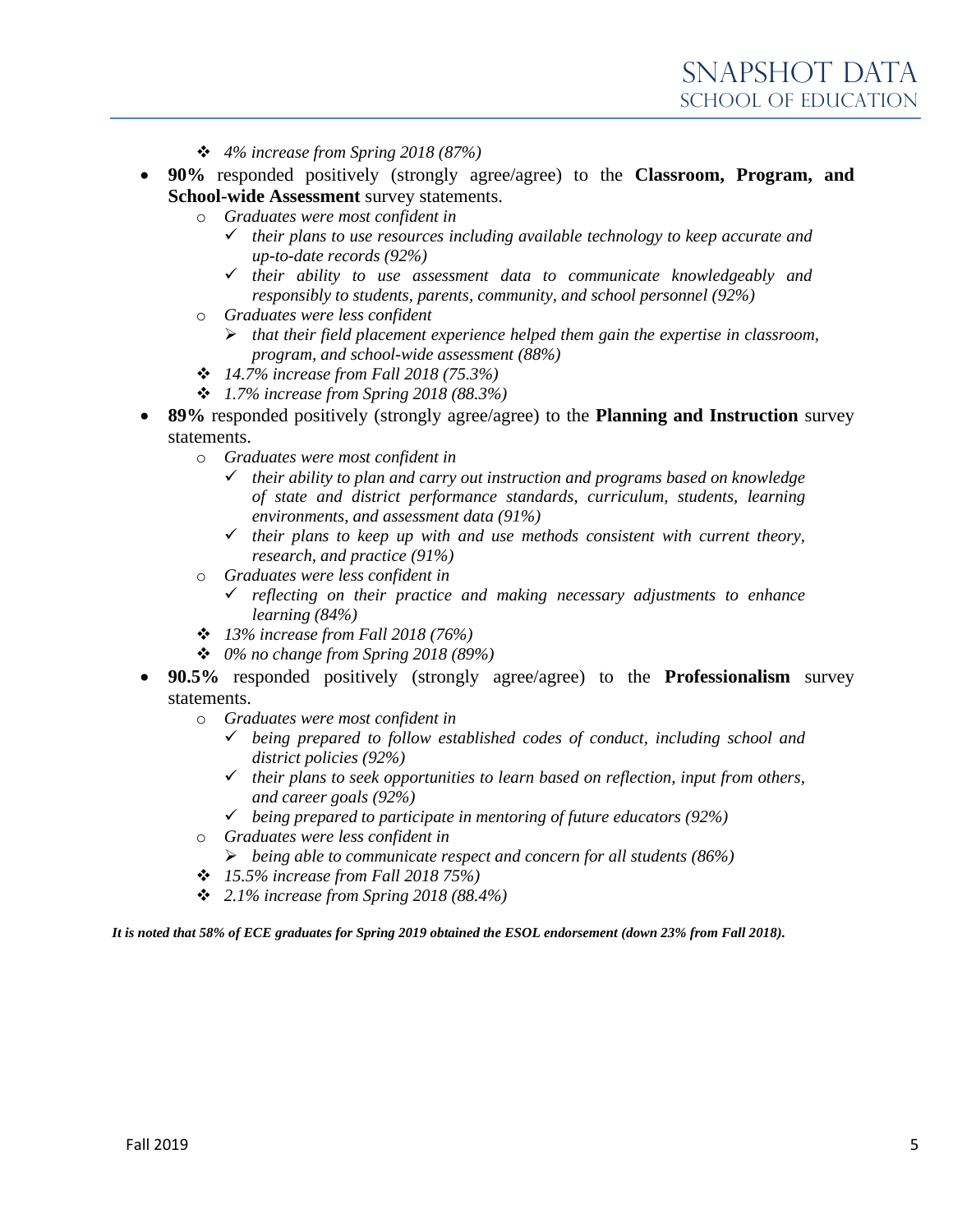# **Secondary (PES) Education Graduate Completers' Survey Results Spring 2019**

**22 respondents**

- **97.8%** responded positively (strongly agree/agree) to the **Content and Curriculum** survey statements.
	- o *Graduates were most confident in*
		- ✓ *being prepared to demonstrate broad, current, and specialized knowledge in their field(s)*
		- ✓ *being prepared to understand and use content and pedagogical knowledge that is appropriate for diverse learners*
		- ✓ *their ability to interpret and construct school, district, and programmatic curricula that reflect state and national content area standards*
		- $\checkmark$  their plans to stay current in their field(s) of expertise as an engaged learner (all *four markers 100%).*
	- o *Graduates were least confident*
		- ✓ *that their field placement helped them gain the expertise in content and curriculum (91%).*
	- ❖ *There was a 14.3% increase in the number of students who positively agreed with the statements in this category versus the students who positively agreed in the Spring 2018 survey (83.5%).*
- **94.5%** responded positively (strongly agree/agree) to the **Knowledge of Students, Teaching and Learning** survey statements.
	- o *Graduates were most confident in*
		- ✓ *feeling prepared to demonstrate an understanding of how students develop and learn (100%).*
		- ✓ *in their plans to establish respectful and productive relations with families and communities to support student learning (100%).*
	- o *Graduates were least confident in*
		- ✓ *their ability to work with students identified as needing special education services (82%).*
	- *There was an 11.4% increase in the number of students who positively agreed with the statements in this category versus the students who positively agreed in the Spring 2018 survey (83.1%).*
- **99.3%** responded positively (strongly agree/agree) to the **Learning Environments** survey statements.
	- o *Graduates were most confident in*
		- ✓ *all markers in this category, but one. Those markers included: in their ability to create learning environments that focus on engaging all students in learning, collaboratively and individually; in being able to manage time, space, activities, technology, and other resources to provide active and equitable engagement of diverse students and adults in productive tasks; in their ability to implement effective classroom management strategies in all school spaces; in their knowledge about human motivation and behavior to develop strategies for organizing and supporting learning; and, in their ability to use knowledge of students' unique cultures, experiences, and communities to sustain culturally responsive classrooms and schools (all five markers 100%).*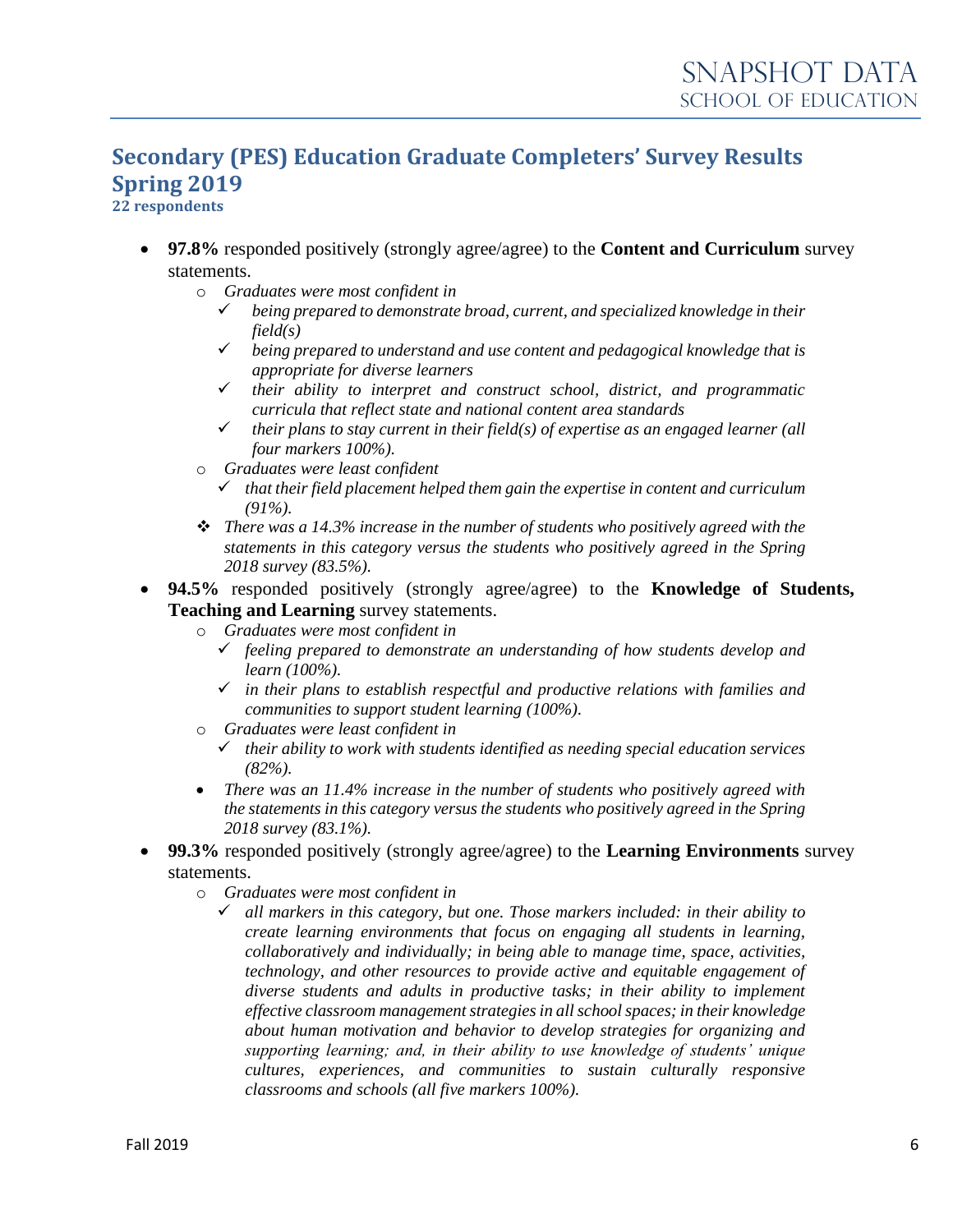- ✓ *The one marker in this category graduates were least confident was that their field placement helped them gain the expertise in learning environments (96%).*
- *There was a 15.6% increase in the number of students who positively agreed with the statements in this category versus the students who positively agreed in the Spring 2018 survey (83.7%).*
- **99%** responded positively (strongly agree/agree) to the **Classroom, Program, and School-wide Assessment** survey statements.
	- o *Graduates were most confident in*
		- ✓ *all markers in this category, but one. Those markers included: in their ability to choose, develop, and use assessment methods appropriate for instructional programmatic decisions; in their plans to use resources including available technology to keep accurate and up-to-date records; and, in their ability to use assessment data to communicate knowledgeably and responsibly to students, parents, community, and school personnel (all three markers 100%).*
	- o *Graduates were least confident*
		- ✓ *that their field placement helped them gain the expertise in classroom, programs, and school-wide assessment (96%).*
	- *There was a 14.2% increase in the number of students who positively agreed with the statements in this category versus the students who positively agreed in the Spring 2018 survey (84.8%).*
- **98.2%** responded positively (strongly agree/agree) to the **Planning and Instruction** survey statements.
	- o *Graduates were most confident in*
		- ✓ *in their ability to plan and carry out instruction and programs based on knowledge of state and district performance standards, curriculum, students, learning environments, and assessment data*
		- ✓ *in integrating technology and other multimedia resources appropriately to maximize student learning opportunities for all students*
		- ✓ *that their field placement helped them gain the expertise in planning and instruction (all three markers 100%).*
	- o *Graduates were least confident in*
		- $\checkmark$  their plans to keep up with and use methods consistent with current theory, *research, and practice (95%).*
	- *There was a 12.2% increase in the number of students who positively agreed with the statements in this category versus the students who positively agreed in the Spring 2018 survey (86%).*
- **98%** responded positively (strongly agree/agree) to the **Professionalism** survey statements.
	- o *Graduates were most confident in five of the nine markers in this category. Those markers included:* 
		- ✓ *being able to work in being able to work collaboratively with colleagues and other professionals*
		- ✓ *being able to communicate respect and concern for all students*
		- ✓ *being prepared to follow established codes of conduct, including school and district policies*
		- ✓ *their plans to seek opportunities to learn based on reflection, input from others, and career goals*
		- ✓ *their field placement helped them gain the expertise in professionalism (all five markers 100%).*
	- o *Graduates were least confident in*